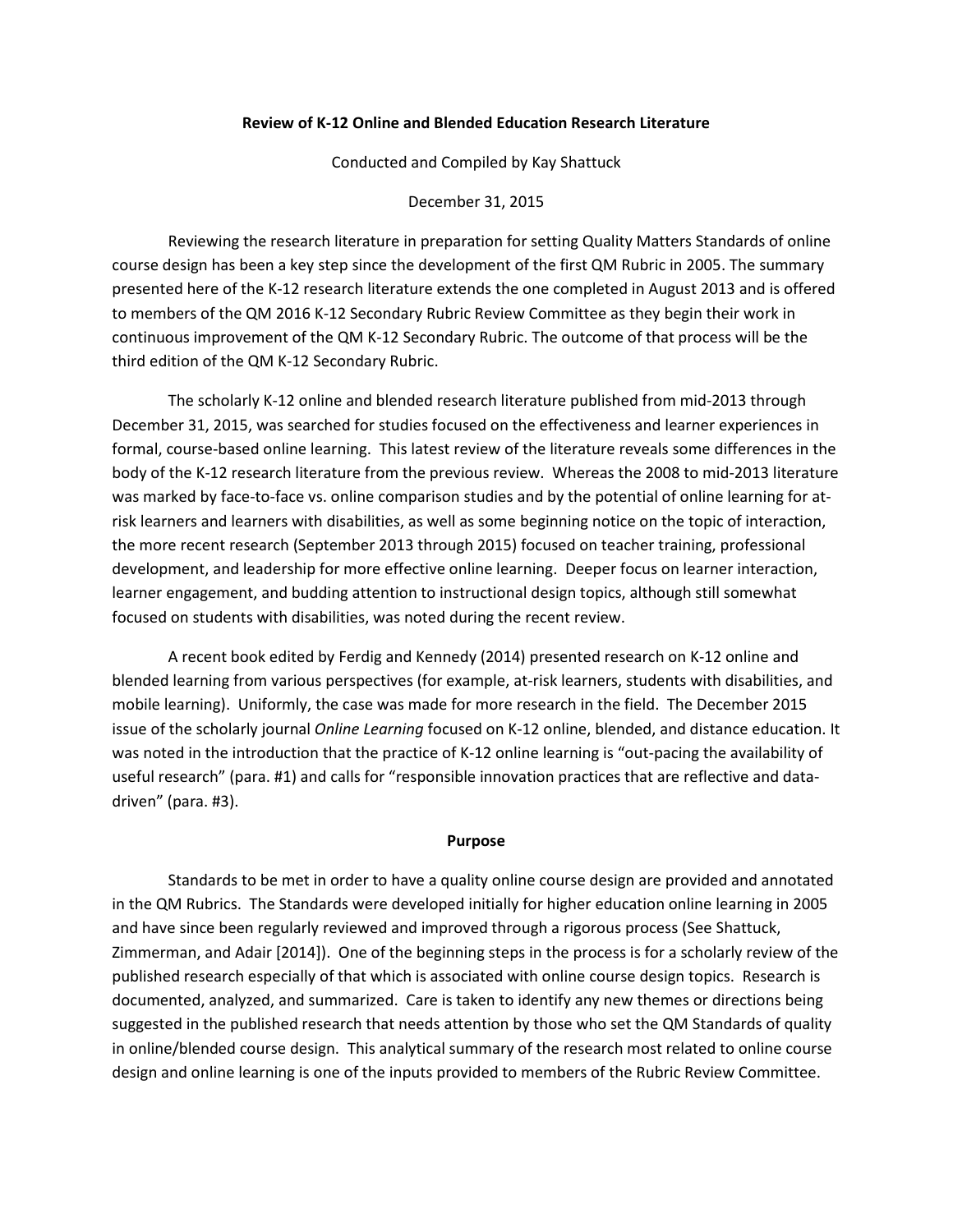# **Methodology**

A review of the August 2013-December 31, 2015, K-12 research literature was done to inform the K-12 secondary Quality Matters Rubric Committee of themes and emerging issues of the scholarly published research. The following database sources were searched, and results were culled to identify the topics and the types of sources. Research studies were then pulled out from "how to" and descriptive sources for further review and analysis.

- o The Dissertation/Theses database was searched within the date range of 2013-2015, using the keywords "online learning," or "blended learning," and "K-12." Another search was conducted using "K-12," "online learning" or "online education" in abstracts. The addition of "course design" to the search resulted in only one record; therefore, 121 records were culled identifying themes and topics most related to online teaching and learning.
- $\circ$  Academic Search Complete was searched within the date range using K-12 + online learning (abstract) OR online education scholarly (peer-reviewed) journals; 442 were obtained and culled. A large number of articles focused on pre-service and teacher education, as well as a number of studies on administrative issues. Adding "design" to the search resulted in 70 records, which were culled for themes and topics.
- o ERIC (USDE 2014-2015) was searched. A total of 86 records were found when searching for K-12 online learning; 60 of those records were from peer-reviewed publications. They were culled for themes and topics and refined using the terms "K-12 online learning," "peer-reviewed," "since 2014," and "research report," resulting in 29 records. Further refinement with the terms "elementary" and "secondary" resulted in 18 records—mostly on teacher preparation and professional, in-service development. Pre-service and descriptive write-ups without methodologies were noted but not included in this summary.
- o The ProQuest Education Journals database was searched from September 2013 using the terms "K-12," "online learning," OR "blended learning" in abstracts of peer-reviewed journals. Thirty-three records were, thus, found and culled.
- o Questia.com was searched using the terms "K-12" + "online" in peer-reviewed journals from 2014 to the present and resulted in 26 records.
- $\circ$  EdITLib was searched using "K-12" + "online learning" and resulted in 523 records found. The terms "design" and "in journals" were added to distill the list to 70 records; records that had already been gathered, "how-to" descriptive write-ups without methodologies, policy, and professional development articles were not included.
- o Professional connections with social media and listservs led to a few additional resources, which were reviewed.

## **Results**

The dominance of **pre-service (teacher education programs) and professional development** to prepare teachers for online teaching is obvious when reviewing 2013 through 2015 K-12 research literature. Even when searches included the keyword "interaction," the studies found often focused on providing awareness and training for interaction in online learning.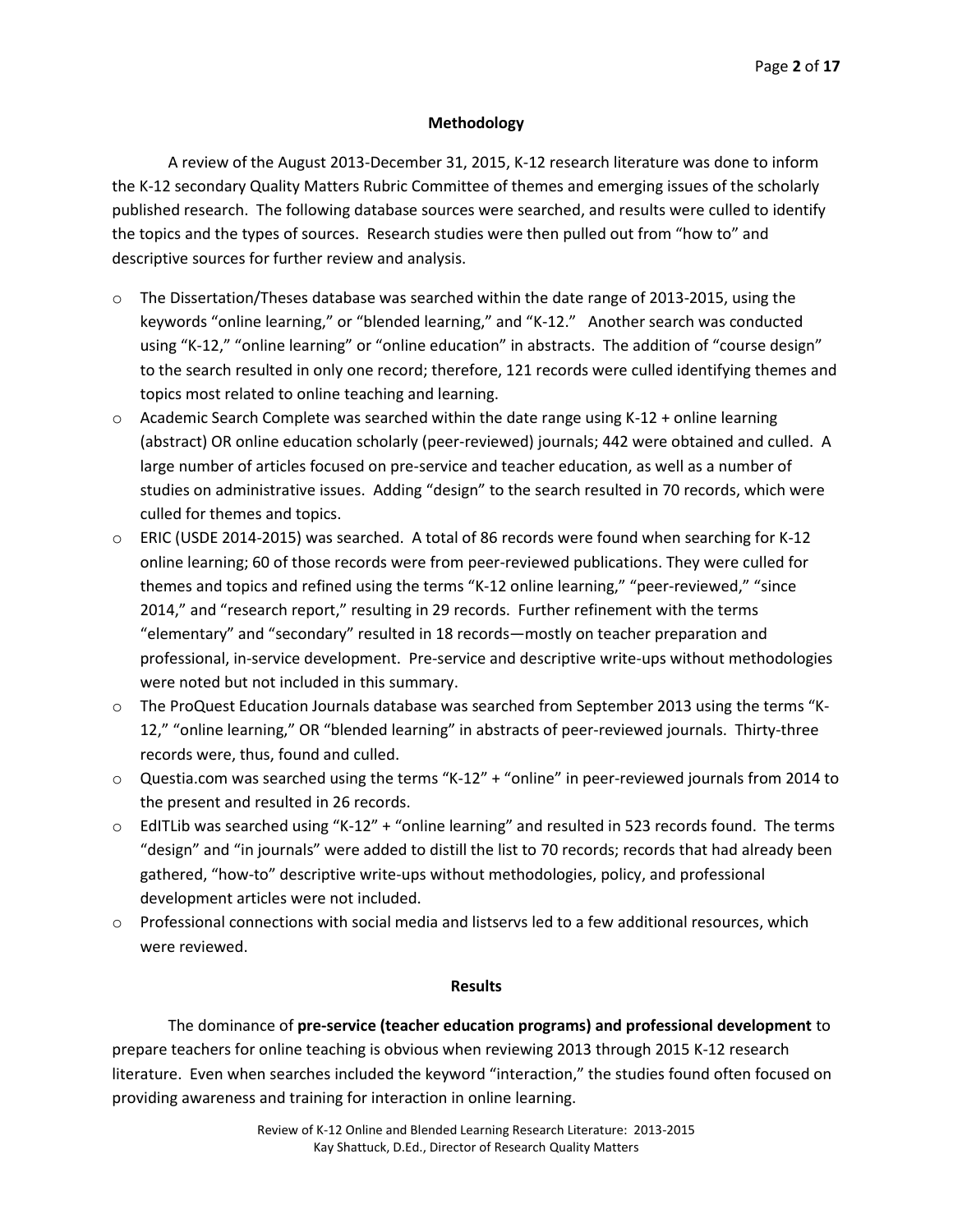- Building on a review of the meager literature that suggested "the most important indicator of effective instruction was teacher preparation required to create engaging learning activities," Oberg (2015) surveyed cyber school teachers. The findings indicated alignment with existing literature on the importance of teachers learning how to create engaging learning activities.
- Szabo (2015) describes an action research study in which graduate students in teacher education program are exposed to and provide feedback on facilitation for asynchronous online discussions.
- Kellogg and Edelmann (2015) explored the learning and networking benefits, as experienced in MOOCs, to K-12 educators.
- Wayer (2013) explored how four K-12 teachers designed blended learning courses and students' responses to those courses. She found "The more experience that a teacher had with teaching in a blended format, the more likely they were to enact their course as designed, have higher levels of student activity, exhibit a greater degree of blendedness, and take an instructional approach of learning with technology rather than from it. Recommendations are made for future professional development in blended learning, for blended teaching practice, and specifically for the profiled school." (abstract)
- While not focused on online learning, Hechter and Vermette (2014) found use of the TPACK framework an important guide for helping teachers learn about promoting student engagement during a K-12 in-service. (See 2011 QM Research Grant study done by Ward at University of Akron https://www.qualitymatters.org/research-grants-fy11-and-fy10pdf-1/download/QM%20Research%20Grants%20FY11%20and%20FY10.pdf - for the beneficial connection between TPACK and QM Standards in teacher education.)
- Kuo, Belland, Schroder, and Walker (2014) found that K-12 teachers were exposed to three types of interaction (student-content, student-teacher, and student-student) as a predictive model for student satisfaction.
- Cavanaugh, Maor, and McCarthy (2014) provided an overview of pedagogical theories tied to approaches to mobile learning (see p. 393) and summarize research literature regarding mobile learning in K-12. Their overview offers K-12 focused research in support of student engagement, motivation, project-based/inquiry-based practices, collaboration, and interaction. The authors point out the need for professional development to prepare teachers for mobile learning.
- The U.S. Department of Education's 2016 National Education Technology Plan (released in December 2015) points out the importance of preparing teachers "to teach effectively with technology and to select engaging and relevant digital learning content" (p. 6).

Closely associated to teacher education and professional development is the topic of **leadership** and policy. The policy studies were not reviewed in detail; however, some of the leadership studies are included here as they relate rather directly to online learner success.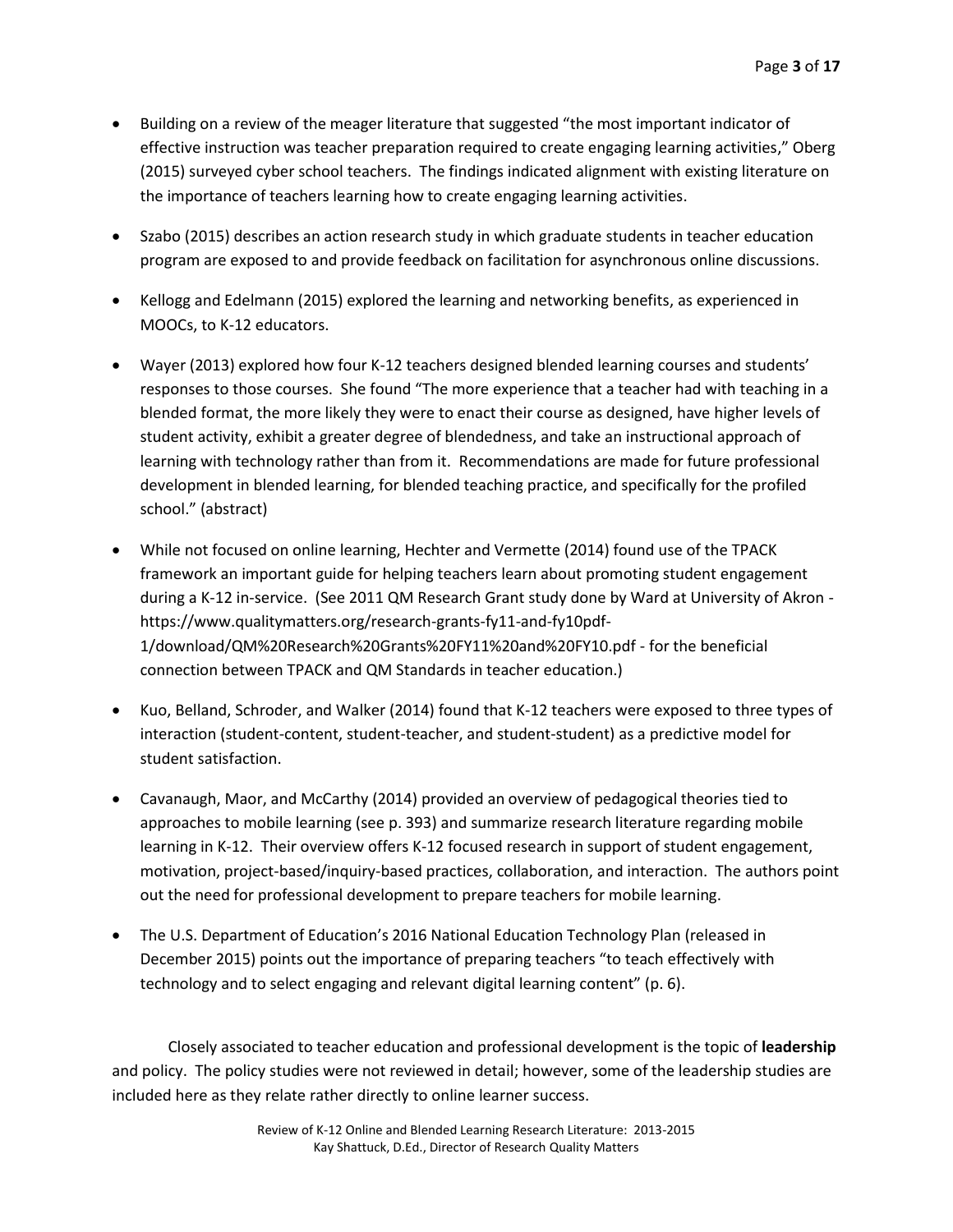- Using data from 10 states to evaluate the effect online teaching has on reading and math proficiencies, Harris-Packer and Ségol (2015) suggested that online K-12 students benefitted when taking online courses in those states that have developed and implemented over time "best practices of instructional delivery in the online setting." The authors call for more research in identifying the instructional methods for online learning.
- LeFrance and Beck (2014) found "very few Educational Leadership programs provide any administrator preparation for leading a K-12 virtual school or teachers of online courses. Important ramifications exist for Educational Leadership programs preparing educators to lead fully online and blended learning programs" (p. 160).
- Koong, Chan, and Griffin (2014) conducted a review of the literature focused on K-12 research and its policy implications. Recommendations included "relevant stakeholders across different countries/regions to consider policies on the goal-setting of curriculum addressing 21<sup>st</sup>-century skills development and bridging the gap between school and society; on the availability of digital technology for school education; on the privacy/legal issues of learning data in e-learning process; and on the teacher development for pre-service and in-service teachers" (p. 70).
- The importance of leadership was pointed out by Davis, Eickelman, and Zaka (2013) when they explored the failings of sustaining innovative strategies of co-evolution of education and digital technologies. Using a series of case studies, they highlighted the decoupling of the roles of a class teacher and the decoupling of the services provided by a single school into being provided by networked organizations, including a virtual school and web-based services (p. 438).

There is increased focus on **design-related issues** in the recent K-12 research literature. Those studies include:

- Chiu, C-H. (2013) dissertation: Verification of theory based design features for designing online instruction for students with learning disabilities and other struggling learners is a standalone contribution to the lit. Three panels of experts in 1) multimedia theory, 2) design/development of online instruction for all K-12, and 3) design/development of online instruction for students with learning disabilities rated the importance of each principle. (Abstract.) The principles came from a comprehensive review of the literature to identify theory-based design principles applicable to online instruction.
	- $\circ$  Factor 1: Learner variability ("needing to be accommodated in the design of online instruction" (p. 99),
	- $\circ$  Factor 2: Cognitive strategies (examples include avoiding cognitive overload, working memory, varying modes of instruction, chunking content to benefit short-term memory, long-term memory schemata, and reflection" p. 100),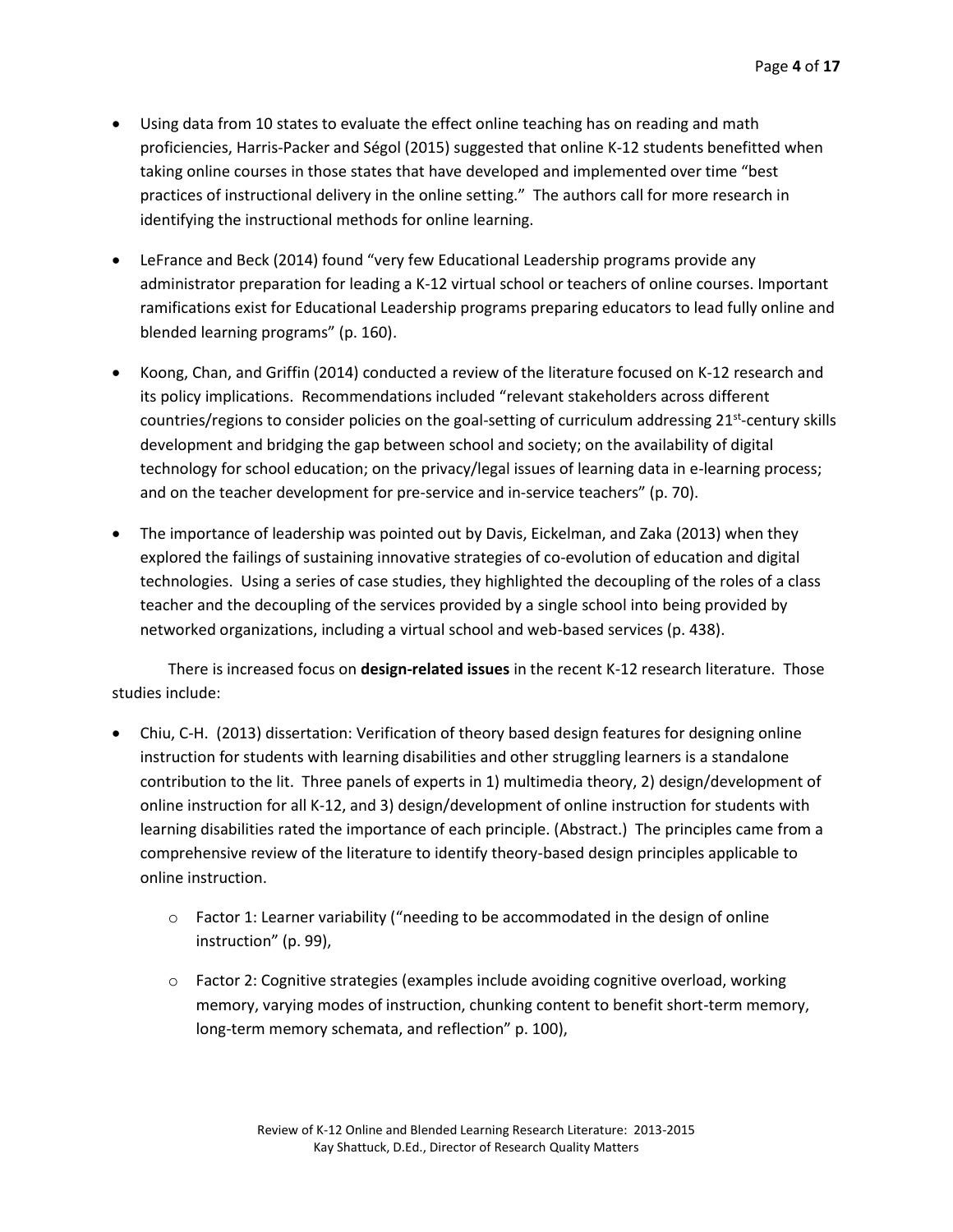- o Factor 3: Prerequisites for teaching/learning ("enhancing teaching and learning" including "mediated actions in activities, cognitive reasoning, building on prior knowledge, and effective approaches to navigation" (p. 100),
- $\circ$  Factor 4: Context for learning, for example visual and verbal connections, minimizing working memory load, context for sustaining inquiry, connecting knowledge and everyday life, use of text and animation" (p. 100)
- o Factor 5: Media presentation included "mediated activity, engagement, media presentation, textual, pictorial and verbal representation" (p. 100-101).
- Kereluik (2013) found exposure to scaffolding interventions to promote self-regulated learning during two terms of high school mathematics online courses had no documented impact: "Exposure to interventions had no effect on self-efficacy, motivation, individual, or environmental control outcomes nor did initial preparedness for online learning. Further neither exposure to interventions or initial preparedness had an effect on final course grade or retention" (abstract). [Unable to get access to dissertation, but, "These results along with design considerations related to integrating SRL scaffolds in online K-12 courses are discussed and possible reasons for the lack of effectiveness are outlined as well as future design iterations that may lead to effective SRL scaffolds for online K-12 students."
- Darabi, Liang, Suryavanski, and Yurelki (2013) conducted a meta-analysis of empirical studies on the effectiveness of online learning discussions that had a control group and statistics for determining effect size. Only eight studies, which include some with high school learners, met their metaanalysis criteria. Findings "underline the importance of using structured and well-designed strategies in online discussion, findings document the effectiveness of pedagogically rich strategies that include the instructor's involvement and participation, monitoring and moderating, regular interaction and facilitating learners' interaction, collaboration, and teamwork" (p. 239).
- Beese (2014) found a very high attrition rate in a synchronous interactive video program at the high school level. The author pointed out, "The combination of insufficient time for planning and preparation, lack of support for students, and poor communication was detrimental to the program" (p. 292). Study results point out the need for deliberate, well-designed online courses, along with institutional support and instructor responsiveness.
- De la Varre, Irvin, Jordan, Hannum, and Farmer (2014) explored why high school students in rural settings drop out of online courses. Four of the five reasons might be seen as possibly being influenced with stronger course design and institutional support: (1) scheduling and time constraints, (2) lack of academic rigor and motivation, (3) technology problems, and (4) problems with online medium and lack of teacher immediacy. The first reason provided by students and facilitators was parental influences.
- Rozitis (2104) sought to identify competencies for online designers working in high school online learning for the purposes of providing a set of competencies for hiring and training of online high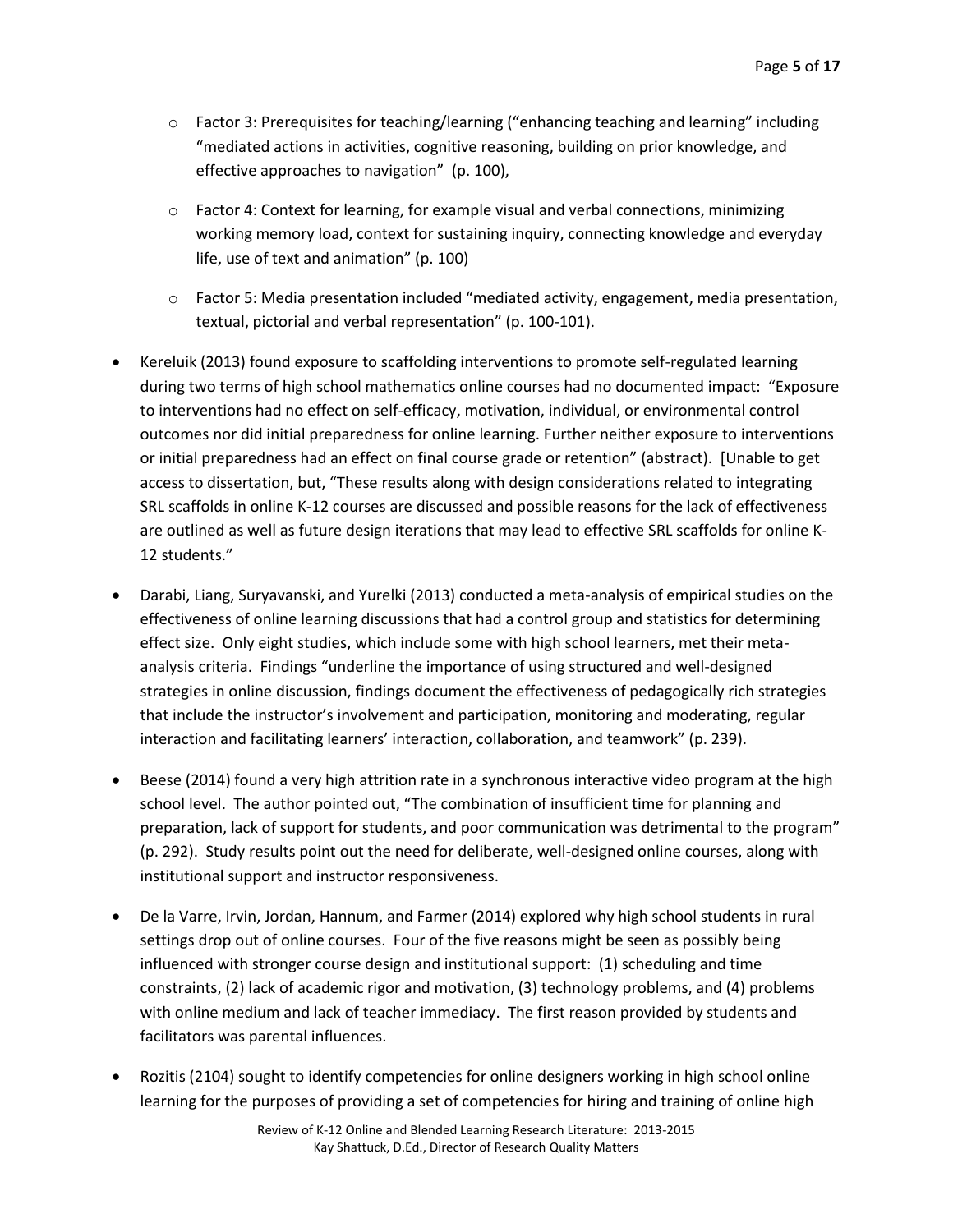school teachers. Categories included communication, content, assessment, technology, and professionalism.

- Burdette and Greer (2014) found that survey results from 119 parents of K-12 online students with disabilities noted their main concern was with instruction and activities, especially noting that social media, simulation, discussion, and games were not part of the course offerings.
- Repetto and Spitler (2014) reported on the concept of 5 Cs that is suggested from triangulating the special education, general education, and distance education literatures to impact practice and improve educational outcomes (p. 115). The 5 Cs of student engagement framework include: curriculum, caring community, control, climate, and connect. While approaching the topic from a macro- cyber school perspective, rather than a micro-course design level, the authors pointed out the importance of at-risk students being able "to see that there is a connection" between their current concerns and/or learning objectives (p. 116) and that there is "ample amount of time to master specific learning objectives (p. 120), in a safe and supportive climate with a sense of community (p. 118), with students receiving instruction on targeted academic, social, and behavioral interventions" (p. 118), as well as engaging learning activities. Related to course design, the authors suggest employing the principles of UDL (p. 123).
- Geer, Rice, and Dykman (2014) reviewed the published, peer-reviewed research on online learning and students with disabilities from 2004 to 2014. The chapter provides summary charts from a review of the research literature. Topics include policy and practice, online strategy instruction (for example, a simple course design and accessible technology), academic performance in a specific content area (for example, importance of teacher interaction and feedback), content based elearning environments (importance of learner support), information technology and transition skills, social competence intervention (for example, learning support and scaffolding activities). Many of those studies, specifically those related to online course design, are documented in the QM Research Library.
- Using the Universal Design for Learning Scan tool. Smith and Harvey (2014) measured how closely lesson content aligned with "UDL principles, guidelines, and checkpoints" (p. 222) in more than four hundred seventy-five randomly selected math, science, and world history courses offered by the Khan Academy. The researchers highlighted the importance of attending to UDL and suggested when designing online courses providing multiple means of representation, multiple means of action and expression, and multiple means of engagement (p.12) must be considered, especially to have courses accessible and appropriate for K-12 students with disabilities.
- While not focused on UDL specifically, Sailors (2014) hoped to find significance in a quasiexperimental study with 106 middle school students with the treatment group having instructional units designed to include advance organizers (design prompts). Although too few completed the activity, significance was not found; however, students were positive about the organizers and the online units.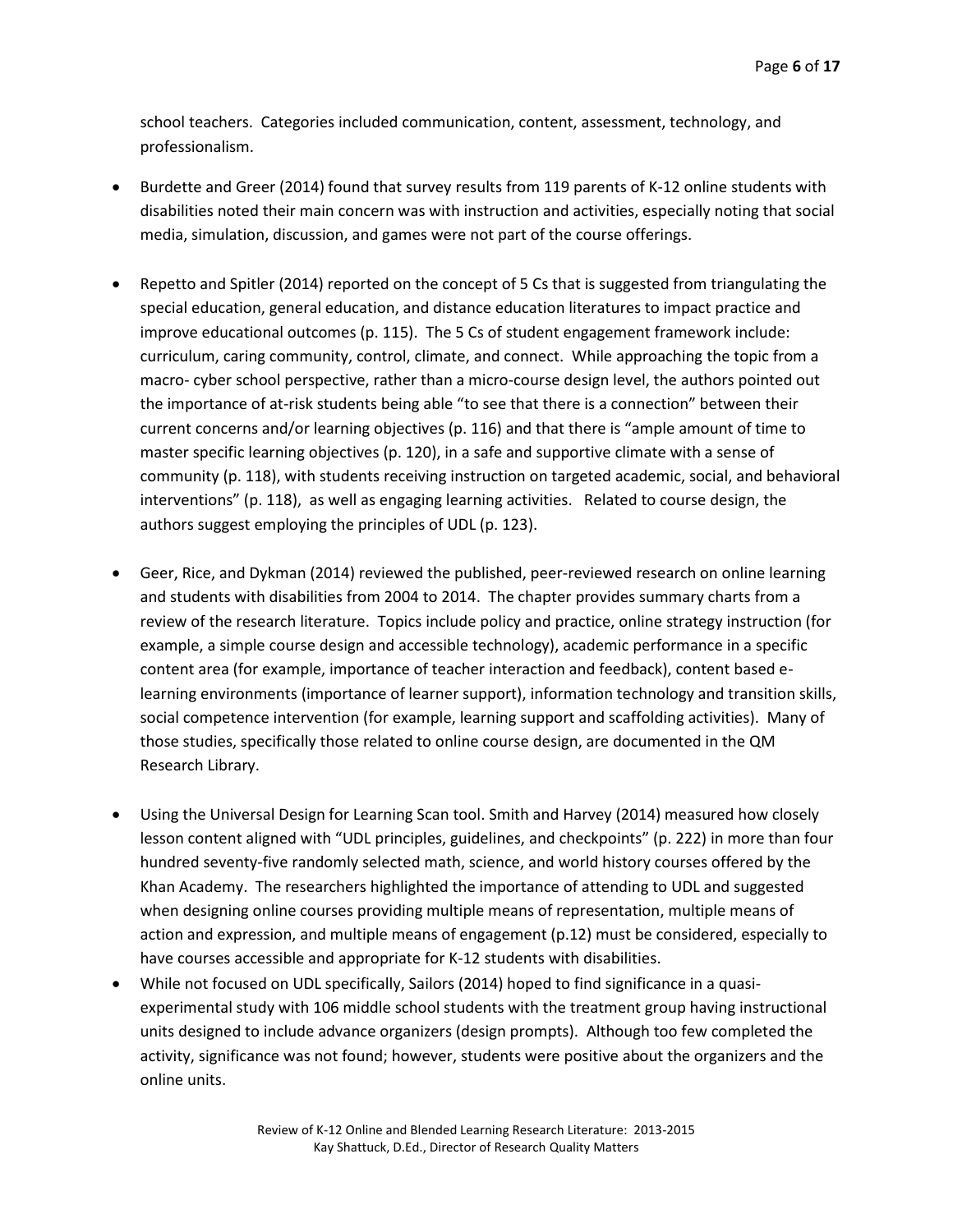- Borup, Graham, and Drysdale (2014) explored online high school educators' perception of teaching presence as an aspect of the Community of Inquiry. "It was found that teachers worked to improve student outcomes by (1) designing and organizing learning activities, (2) facilitating discourse with students and parents, (3) providing students with one-on-one instruction, (4) nurturing a safe and caring learning environment, (5) motivating students to engage in learning activities and (6) closely monitoring student behavior and learning. These six elements describe the core of teacher engagement" (p. 793). (CoI teaching presence includes course designing [for interaction & engagement] as well as engagement during delivery of an online course.)
- Nordstrom (2015) studied the impact of only narration, only text, or both for 112 sixth grade students taking an online math lesson. No significant difference was found in achievement in any of the groups; however, the importance of prior knowledge was recognized. Nordstrom suggested students' prior knowledge level be considered when providing self-paced online math instruction.
- Although not focused on online learning, Allison (2015) also used the cognitive theory of multimedia learning to study K-12 teachers' application of the theory. The associated design principles of redundancy, spatial contiguity, temporal contiguity, coherence, and segmentation were used less frequently than were personalization, signaling, and voice and politeness (which might be translated into teacher presence in an online learning environment).

It is not surprising that a focus on **interaction** is observed in the K-12 research literature. Indeed interaction is where people observe and experience the complexities of learning. Those interactions can be at the student-teacher, student-content, student-student, and student-computer/design interface.

- Borup (2013) applied survey methodology to analyze perceptions of content, peer, and instructor interactions in two online high school courses. "Students perceived learner-instructor and learnercontent interactions to have significantly higher educational value than learner-learner interactions, and viewed learner-instructor interaction to be significantly more motivational than learner-content interaction. Furthermore, nine significant correlations were found between the time students spent on human interaction and course outcomes" (abstract). Borup also explored the parent-instructor interaction. An Adolescent Community of Engagement (ACE) framework was constructed for the K-12 online learning environment: student, teacher, and peer engagement (this can be related to community of inquiry framework). Parent engagement was suggested as the fourth construct in the framework.
- Smistad (2013) examined student-student feedback with ten-year old students in a four-week online course. When working collaboratively, students expressed that feedback from their peers was dependent on the "emotions" they felt when receiving the feedback, which was potentially isolating. Recommendations include designing for scaffolding activities and increased teacher presence.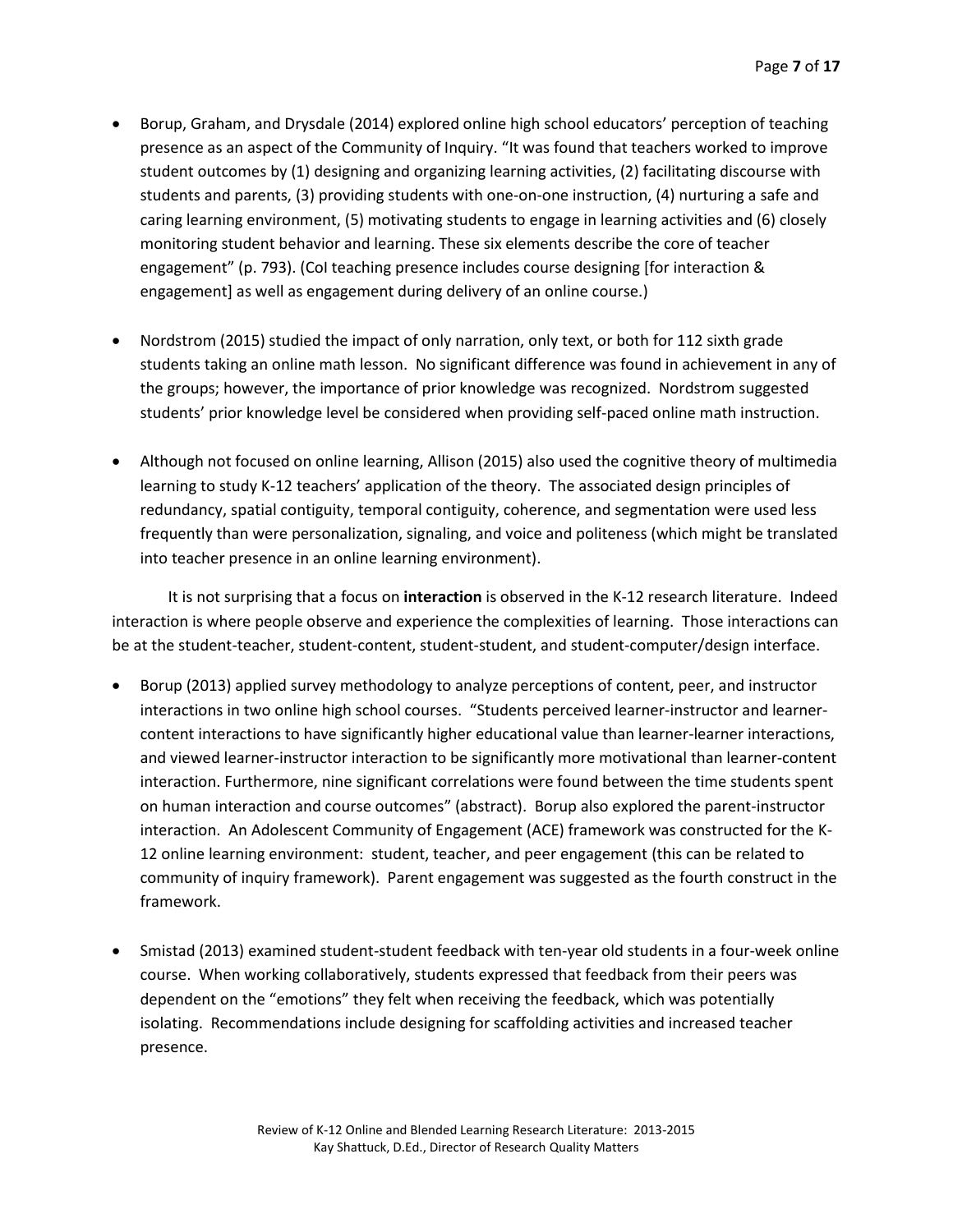- Barbour, Grzebyk, and Eye (2014) found that high school students found reliance on mobile technologies to be both limiting and a negative experience.
- Although not focused in online learning, Tseng, Liang, and Tsai (2014) found a positive relationship between self-regulation of high school learners and strategies for searching for information online.
- Harvey, Greer, Basham, and Hu (2014) did a study that examines the interaction within K-12 online learning. A convenience sampling technique was used with n=140; 80% self-identified as high school students, 16% as middle school students. "Even though opportunities for socialization are often cited as a drawback to online learning, social interaction didn't seem to be as strong a concern in our sample. Most participants expressed satisfaction with the amount of interaction with their teachers, whereas less than half seemed satisfied with their interaction with peers" (p. 23) Possible explanations were offered, including the explanation of students in the sample already being involved with their peers in community sports, volunteer work, and community gatherings.

The recent K-12 research literature can be seen as not only moving from the broad concept of interactions but toward a focus on learner **engagement**, the mental/activity substance of interaction.

- Kim, Cozart, & Hyewon (2015) begin their abstract with the statement: "Engagement and motivation are not one and the same, but motivation can be transformed into engagement with proper design of support" (p. 261). One hundred high school students enrolled in a self-paced asynchronous math course (82 had no prior experience taking an online math course) were surveyed three times during the semester to gather data on differences between high and low performers as related to changes in their motivation, regulation, and engagement throughout the study. Findings suggest support for, for example, designing scaffolding opportunities for facilitation by the online instructor would likely have a positive impact on the online students' effort of selfregulation. The researchers also noted that self-efficacy, especially for low performers' might be to provide vicarious experiences, autonomy, clear expectations, goal specificity, and balanced task difficulty" (p. 269).
- Jackson, Jackson, and Chambers (2013) measured students' perceptions of their online educational experience when courses redesigned emphasized the community of inquiry (CoI) framework that promoted collaboration and student connectedness. The author suggested such design to promote student-to-student interactions led to increased positive perceptions of their experience.
- Doering and Hendrickson (2015) found that by using an active, real-world problem solving, adventure learning environment 95 high school students worked collaboratively and at the same time used "the opportunity to define self-identified driving questions" (p. 387).
- Hensberry, Moore, and Perkins (2015) tested out the impact of interactive simulation with fourthgraders when learning fractions. Significant changes in attitude were found in pre- and post-tests. The authors concluded: "that interactive simulations, when paired with effective teaching, can be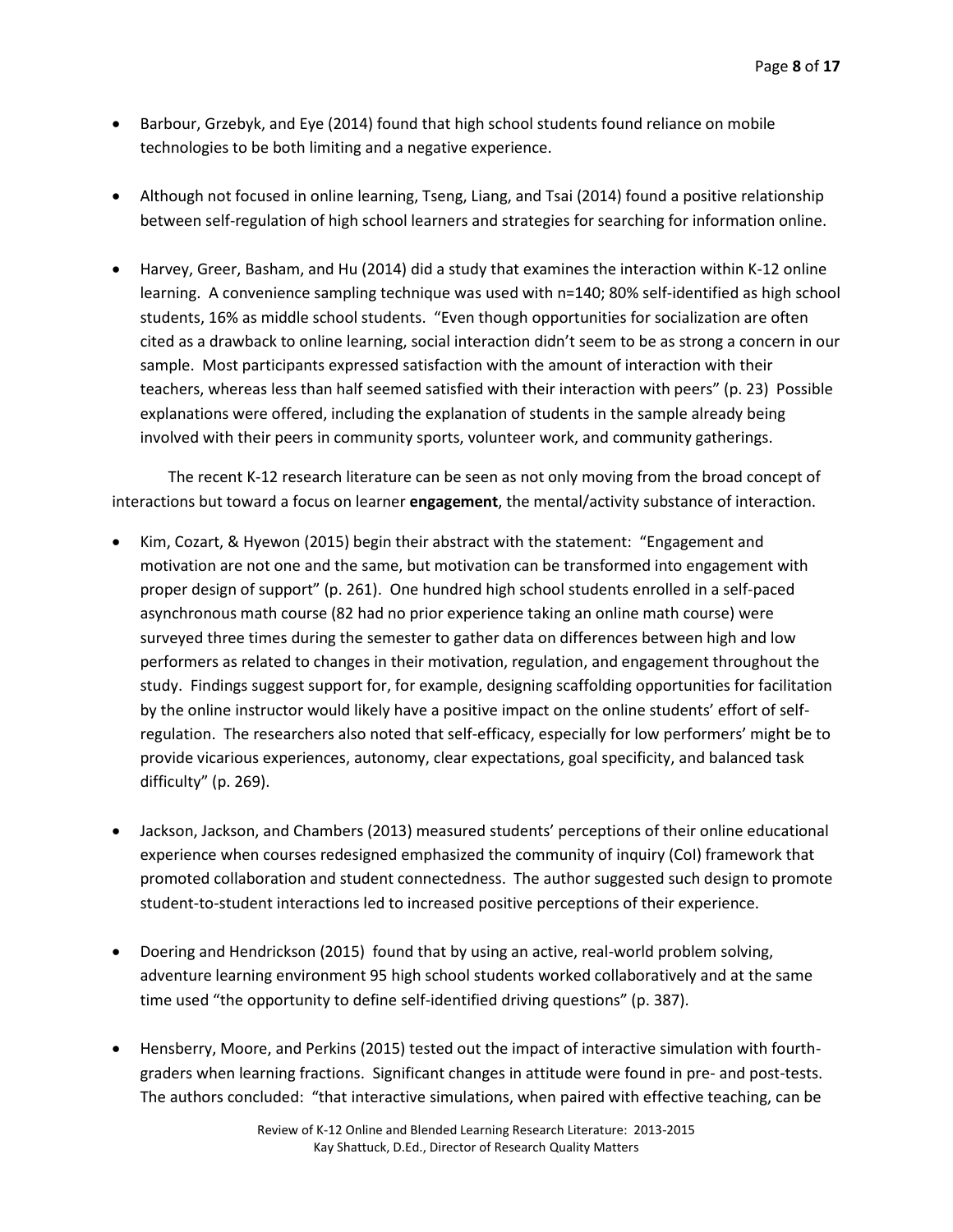highly effective tools for supporting both procedural and conceptual understanding" (p. 273).

- Louwrens and Hartnett (2015) begin, "While our understanding of student engagement in the compulsory schooling sector is well developed in face-to-face contexts, the same cannot be said for online and distance learning environments" (p.27) in introducing their study of middle schoolers who benefitted by designed and facilitated activities requiring behavioral, cognitive, and emotional engagement.
- More attention to missing course designs for engagement came from Wayer, Crippen, and Dawson (2015). This multiple case study primarily focused on results of an eight-week iNACOL professional development session on blended learning provided to four K-12 instructors. Content areas were algebra, biology, English, and heath-physical education. Coding variables for the online portion of the blended courses included (1) course organization, (2) structure and organizations of content, (3) types of instructional resources, (4) instructional purpose of resources, (5) instructional approach, and (6) LMS tools used. A cross-case analysis for purposes of addressing research question 3: How did the design and enactment of the online components differ across the content areas?" (p. 224) indicated differences in design, place of online activity, time of online activity, enactment of online activities, degree of blendedness and use of technology (p. 230). Findings identified that "across the cases, student-instructor and student-student interaction in the online environment were largely absent [and that] this was a missed opportunity for students to engage with each other and the content beyond the regular classroom discussion" (p. 236).
- Golden (2014) explored high school students' views of student-student problem solving communications in F2f, synchronous audio conferencing, and asynchronous discussion forums. The researcher suggested that "With a greater awareness of the characteristics of the different communication approaches, educators, parents, and others interested in online education will better comprehend how students interact in this environment" (p. iv) and concludes, "Educators need to understand the circumstances under which online approaches can be effective, rather than using them indiscriminately" (p. 174).
- Yang and Chang (2013) studied the impact of seventh-grade students as they designed digital games or flash animations. Pre-, post-, and delayed post-tests indicated "significant improvements in critical thinking skills, and academic achievement, with increased retention of both course content and critical thinking skills observed for the delayed posttest" (p. 334).
- Pannell (2013) found no significant difference for 143 online students at a community college in the comfort in perceptions of self-management and the comfort in online learning between those who reported prior K-12 online learning experience and those without.
- Rector-Aranda and Raider-Roth (2015) explored how middle school students developed and established agency and voice in a simulated role-play activity in an online course. The authors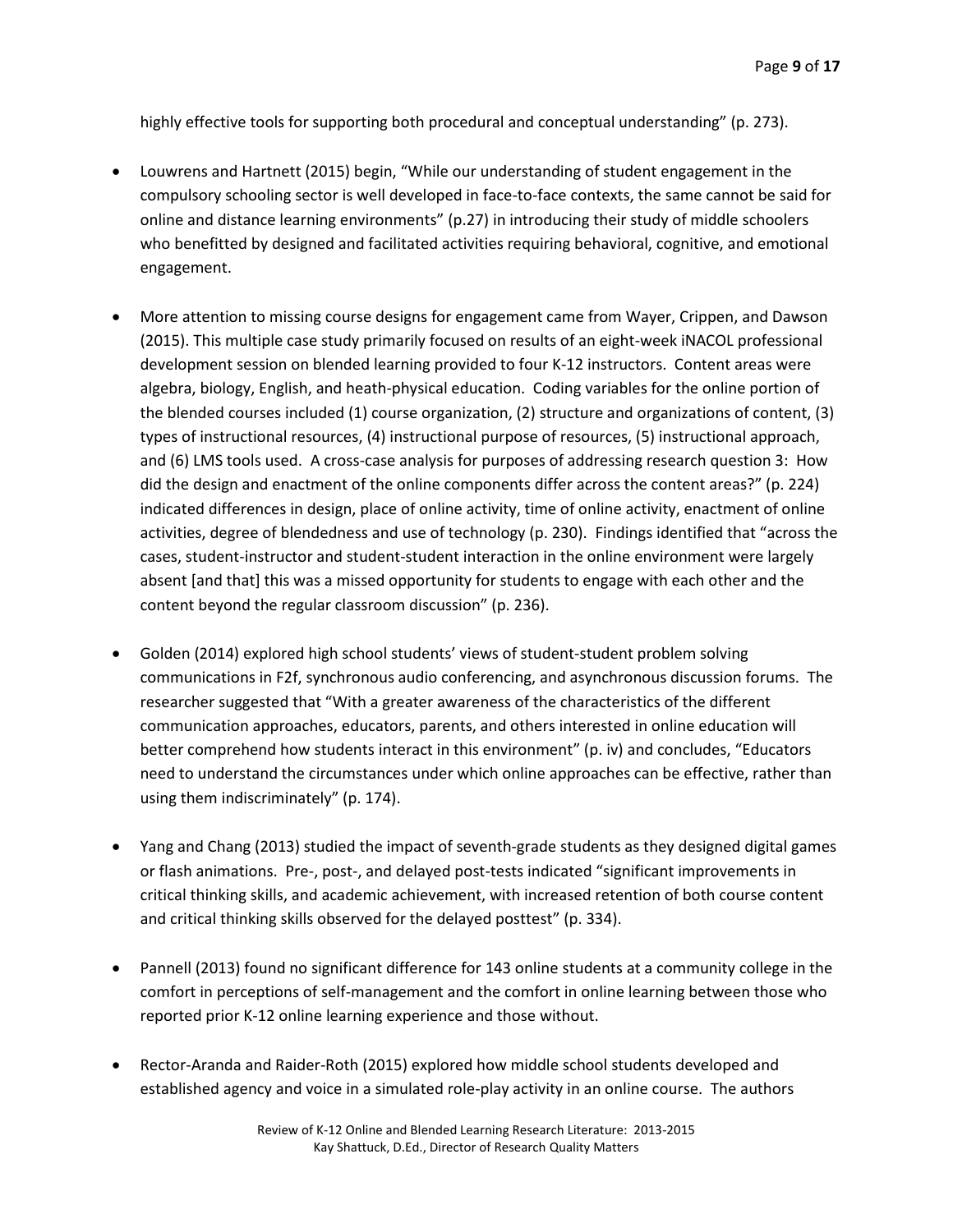summarize, "The ideas expressed denote a strong desire for students to actively engage their voices and to exercise greater control over the conditions of their learning (Implications and action section).

- While not focused on online learning, Eseryel, Law, Ifenthaler, Ge, and Miller (2014) found students' (mean age of 14.6 years) "motivation determines their engagement during gameplay, which in turn determines their development of complex problem-solving competencies" suggesting, "that learner's motivation, engagement, and problem-solving performance are greatly impacted by the nature and the design of game tasks" (p. 42).
- While not focused on online learning, a study by Wright, Fugett, and Caputa (2013) found that three second grade students "without an identified disability" had no difference in reading comprehension when using print or digital text. (Students were using reading resources that were linked into readings.)
- Kuo and Hwang (2104) explored the relationship of 170 elementary school students' problemsolving abilities and their web-based problem-solving skills after participating in a learning activity focused on developing web-based problem-solving skills. Although not focused on online learning, the researchers suggested the importance of providing that structured type of learning activity to promote both web-based and general problem solving skills.

#### **Discussion**

A review of the K-12 online learning research literature from mid-2013 through 2015 revealed the dominance of pre-service teacher education, professional in-service development, and leadership to improve K-12 online learning, and of explorations of interaction within an online course. Those same issues had been evident in the previous review of the literature but are expanded upon and have a clearer focus in the reviewed recent literature. Additionally, the body of interaction literature includes raising the emphasis on theoretical approaches and relating to K-12-age students rather than adult learners. These studies include Allison's (2015) and Nordstrom's (2015) use of cognitive theory of multimedia learning and Chiu's (2013) identification and review of seven theories, including Cultural Historical Activity Theory, Human Computer Interaction Theory, Cognitive Theory of Multimedia Learning, Cognitive Load Theory, Universal Design for Learning, Kosslyn's psychological principles, and Wicken's principles of Display Design. Kereluik's (2013) use of self-regulated learning theories, as well as Smistad's (2013) use of the Person-Centered Instruction model, and Borup, Graham, and Drysdale's (2014) use of the Community of Inquiry framework focused on the K-12 online learning environment. There is also an increasing focus on Universal Design for Learning and other designing topics.

It is evident from the body of the most recent reviewed literature that the Standards included in the K-12 Secondary QM Rubric embody the emphasis of interaction and provide instructional design details for the many aspects of interaction. An example of this emphasis is that of assuring that students are made aware of the expected instructor feedback, of the types of interactions necessary for students'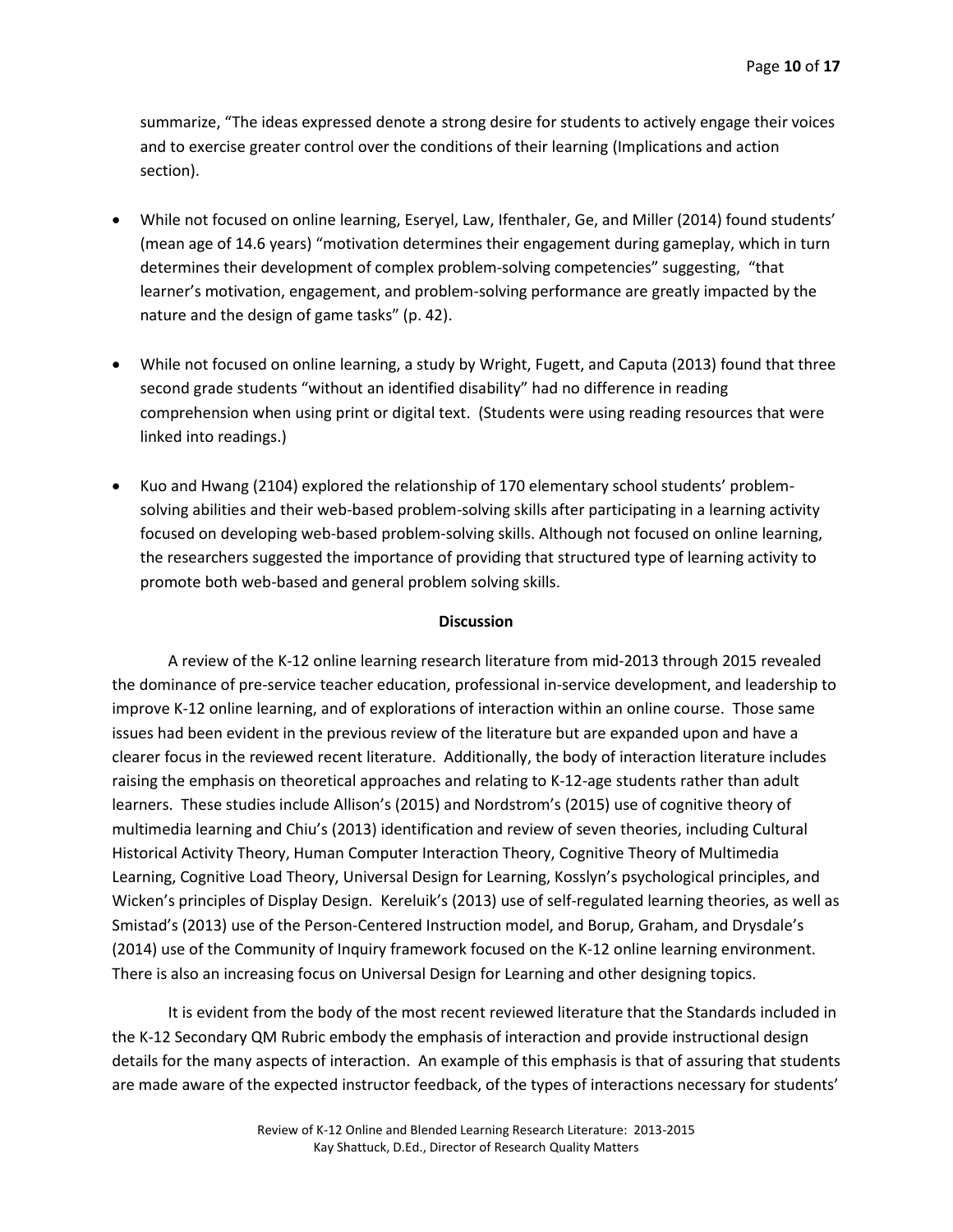fullest engagement with the content and activities designed in the course, and of the alignment of learning objectives, through learning activities, to the assessments.

A grounding note about scholarly research from the medical arena: Just as it is possible to read studies that provide evidence of the benefits of including eggs into one's diet, it is possible to read studies of the medical issues that can result from eating too many eggs (eggs can be replaced in this example with coffee, butter, etc.) Decisions should be based on the body of evidence being provided in the research instead of on a single study. Educational studies cannot use the same experimental controls or sophisticated methodologies of medical studies, so the evidence is sometimes more challenging to interpret. It is important to resist the urge to generalize from a single study. Each study has its own limitations (for example a study with a small, very specific subject base and often-neglected variables that influence or impact learning). Therefore, this literature review provides information to the Rubric Review Committee from the body of the most recent research literature.

The work of New Zealander John Hattie (2008; 2011) is offered to the 2016 Rubric Committee as a piece of supportive information. Hattie's seminal work is increasingly recognized (Wiggins, 2105); it is a synthesis of more than 800 meta-analyses of 500,000 studies relating to K-12 learner achievement. While there is some controversy in using meta-analyses methodologies, Hattie's work is increasingly cited. His use of *effect size* is insightful in that it acknowledges that many variables from different sources (teachers, students, peers, home, school) impact learner achievement. The higher the effect size of a variable, the more focus should be placed on that variable in order to promote learner achievement. Essentially, Hattie found that instructor feedback provided the highest effect size (impact) on student achievement. Although his study focuses on the impact of the teachers in traditional classroom-based learning, it serves as a source of support for the importance of various online course design targets, which are currently focused in the QM Standards, such as feedback, students' prior cognitive ability (statement of prerequisite knowledge), direct instruction, and class environment. (See the full list of variables with effect size and source of influence Hattie, 2003, p. 5.)

#### **Recommendations to the 2016 K-12 Secondary Rubric Review Committee**

An exhaustive review of the K-12 research literature was done covering mid-2103 through the end of 2015. The focus of the review was to gather and analyze research evidence on K-12 online learning, specifically those topics that impact or are impacted by the design of a course. Two broad themes were evident in the review: (1) the importance of preparing teachers to teach online, and (2) the importance of (and a sharper focus on) interaction and learner engagement.

As result of this review, members of the 2016 QM Secondary Rubric Review Committee are reminded of the significance of their work. As noted in the introduction, the increase of online learning courses and programs is outpacing the evidence-based research specifically focused on K-12 online learning. While there is a well-established and extensive body of evidence-based research focused on adult learners, the assumption that this knowledge transfers smoothly into K-12 online learning needs to be tested and modified when required. Therefore, each member of the committee is encouraged to apply her or his considerable expertise in K-12 online learning to assure that the QM Standards and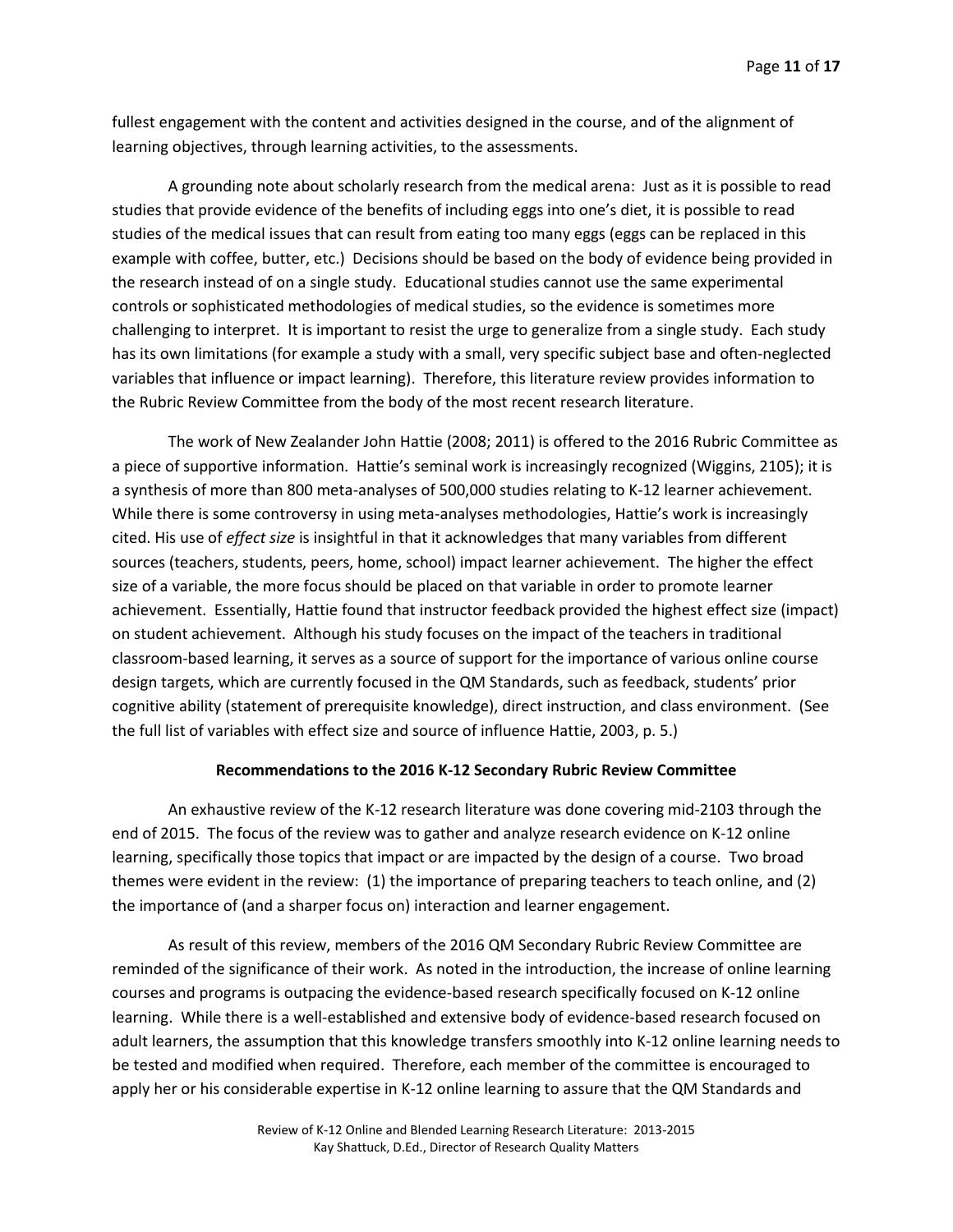annotations continue to be useful "in the field," whether used during the formal course review process, during the course design process, or during a teacher training program. Reading the summary finding statements in this report might trigger some additions or clarifications that would sharpen the wording of the K-12 Rubric Standards and Annotations.

Second, members of the Committee should continue emphasizing the interrelated dimensions of interaction that can encourage and support learner engagement in an online course. The words interaction and engagement can be tossed around in education and can slip into buzz word platitudes; however, the QM Standards can align the dimensions of interaction and engagement, such as introducing and orienting learners to an online course, assuring a logical and explained connection among the learning objectives, learning materials, activities, learning necessary technologies, and assessments, to optimal effect.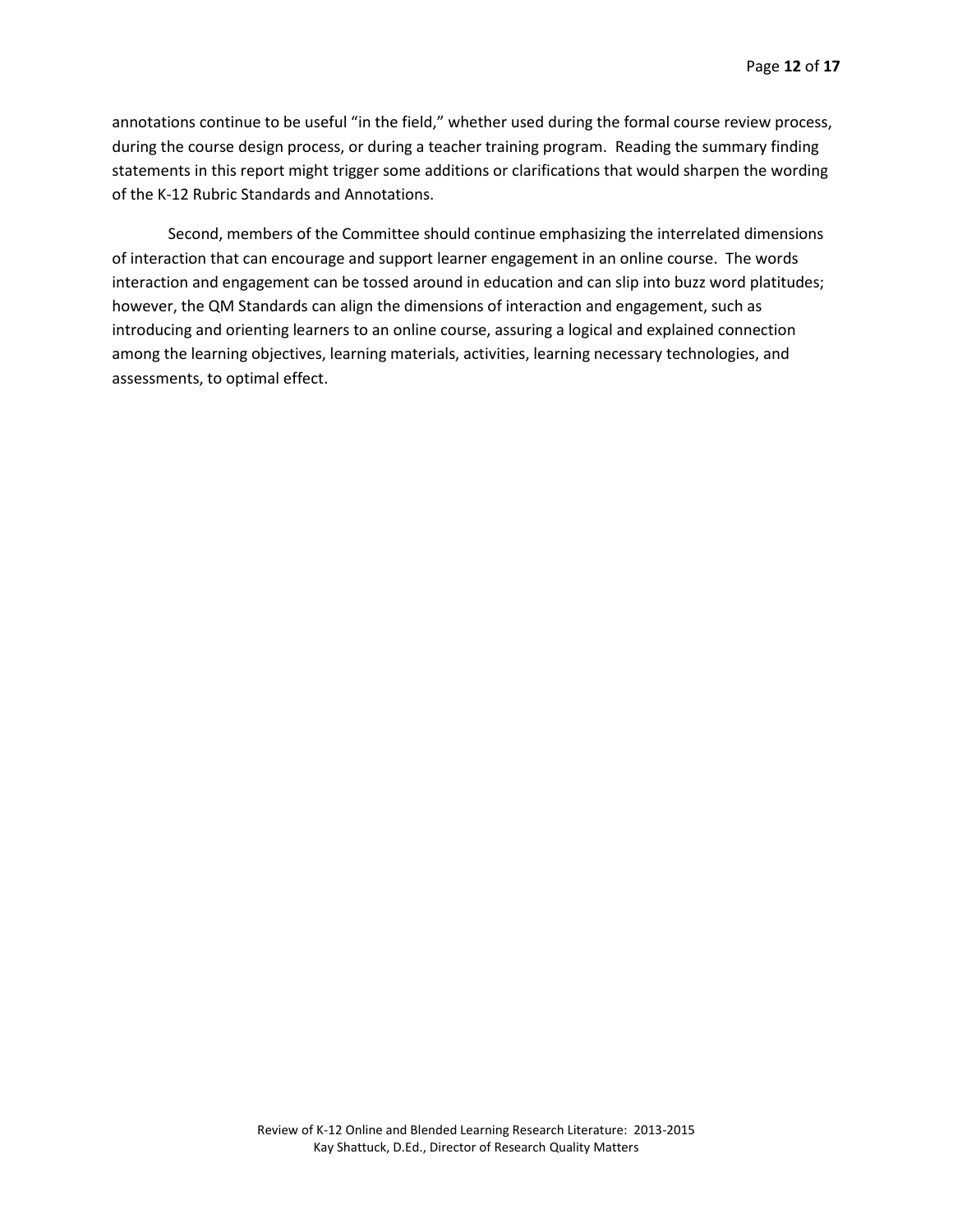#### References

- Allison, C. (2015). *The use of instructional videos in K-12 classrooms: A mixed-method study.* Retrieved from ProQuest Dissertations and Theses database. (UMI No. 3688706)
- Barbour, M., K., Grzebyk, T. W., & Eye, J. (2014). Any time, any place, any pace-really? Examining mobile learning in a virtual school environment. *Turkish Online Journal of Distance Education, 15*(1). Retrieved from http://files.eric.ed.gov/fulltext/EJ1042983.pdf
- Beese, J. (2014). Expanding learning opportunities for high school students with distance learning. *The American Journal of Distance Education, 28*(4), 292-304. doi:10.1080/108923647.2014.959343
- Borup, J. (2013). *Types, subjects, and purposes of K-12 online learning interactions.* Retrieved from ProQuest Dissertations and Theses database. (UMI No. 3595016)
- Borup, J., Graham, C. R., & Drysdale, J. S. (2014). The nature of teacher engagement at an online high school. *British Journal of Educational Technology, 45*(5), 793-806. doi:10.1111/bjet.12089
- Burdette, P. J., & Greer, D. L., (2014). Online learning and students with disabilities: parent perspectives. *Journal of Interactive Online Learning, 13*(2), 67-88. Retrieved from http://www.ncolr.org/jiol/issues/pdf/13.2.4.pdf
- Chappell, S., Arnold, P., Nunnery, J., & Grant. M. (2015). An examination of an online tutoring program's impact on low-achieving middle school students' mathematics achievement. *Online Learning, 19*(5). Retrieved from http://onlinelearningconsortium.org/read/online-learning-journal/
- Cavanaugh, C., Maor, D., & McCarthy, A. (2014). K-12 mobile learning. In R. E. Ferdig & K. Kennedy (Eds.), *Handbook of research on K-12 online and blended learning* (pp. 391-414). Retrieved from http://press.etc.cmu.edu/content/handbook-research-k-12-online-and-blended-learning-0
- Chiu, C-H. (2013). *Verification of theory based design features for designing online instruction for students with learning disabilities and other struggling learners.* (Doctoral dissertation). Retrieved from https://kuscholarworks.ku.edu/bitstream/handle/1808/15127/CHIU\_ku\_0099D\_12758\_DATA\_1 .pdf?sequence=1&isAllowed=y
- Darabi, A., Liang, X., Suryavanski, R., & Yurekli, H. (2013). Effectiveness of online discussion strategies: A meta-analysis. *The American Journal of Distance Education, 27,* 228-241. doi:10.1080/08923647.2013.837651
- Davis, N., Eickelmann, B., & Zaka, P. (2013). Restructuring of educational systems in the digital age from a co-evolutionary perspective. *Journal of Computer Assisted Learning, 29*(5), 438-450. doi:10.1111/jcal.12032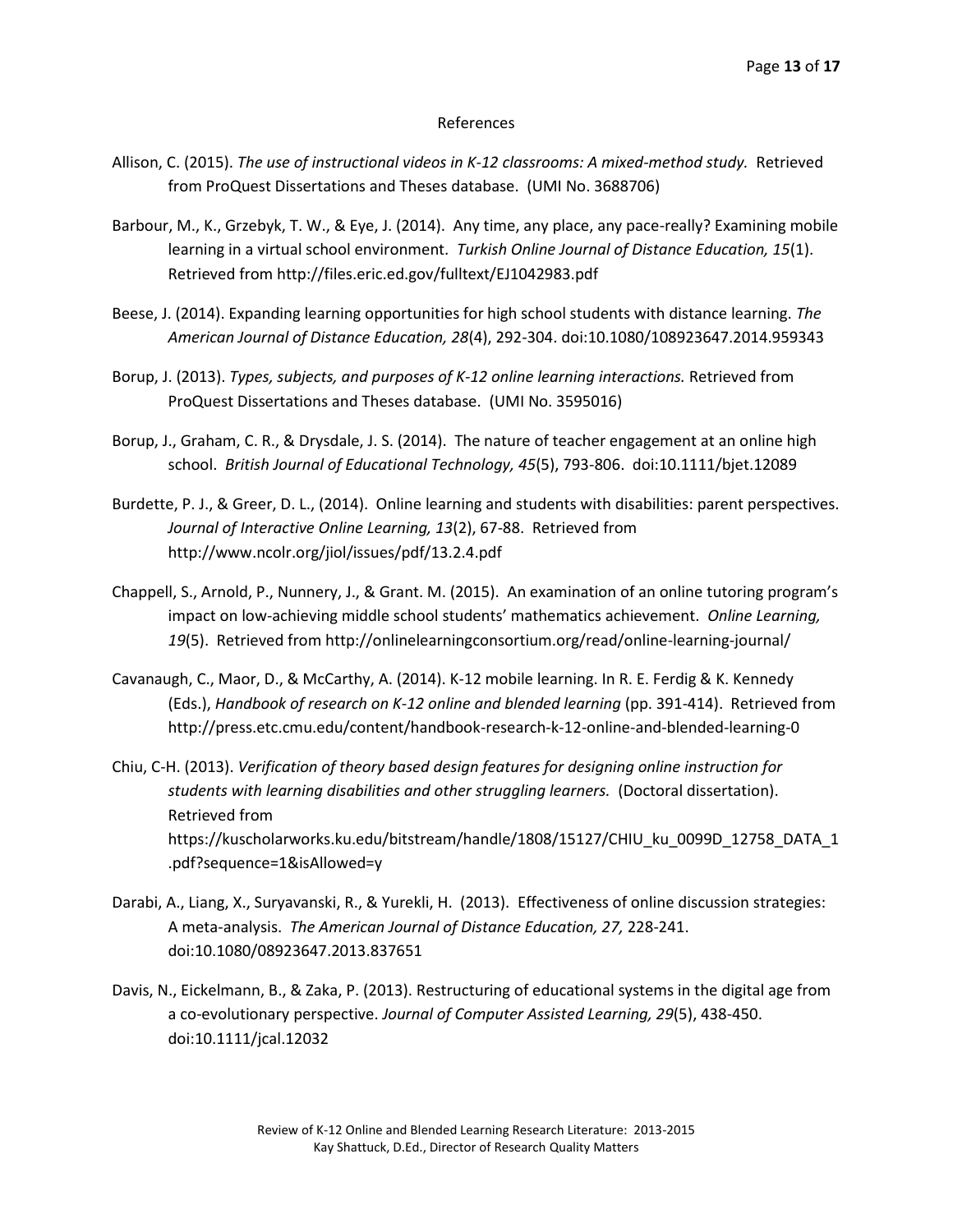- De la Varre, C., Irvin, M. J., Jordan, A. W., Hannum, W. H., & Farmer, T. W. (2014). Reasons for student dropout in an online course in a rural K–12 setting. *Distance Education, 35*(3). Retrieved from <http://www.tandfonline.com/doi/abs/10.1080/01587919.2015.955259>
- Doering, A., & Henrickson, J. (2015). Fostering creativity through inquiry and adventure in informal learning environment design. *Journal of Technology and Teacher Education, 23(*3), 387-410. Chesapeake, VA: Society for Information Technology & Teacher Education. Retrieved from <http://www.editlib.org/p/151571/>
- Eseryel, D., Law, V., Ifenthaler, D., Ge, X., & Miller, R. (2014). An investigation of the interrelationships between motivation, engagement, and complex problem solving in game-based learning, *Educational Technology & Society, 17*(1), 42-53. Retrieved from [http://www.ifets.info/journals/17\\_1/5.pdf](http://www.ifets.info/journals/17_1/5.pdf)
- Geer, D., Rice, M., & Dykman, B. (2014). Reviewing a decade (2004-2014) of published, peer-reviewed research on online learning and students with disabilities. In R. E. Ferdig & K. Kennedy (Eds.), *Handbook of research on K-12 online and blended learning* (pp. 135-162). Retrieved from http://press.etc.cmu.edu/content/handbook-research-k-12-online-and-blended-learning-0
- Hattie, J. A. (2008). Visible learning: A synthesis of over 800 Meta-Analyses relating to achievement. ISBN 0-415-47618-6.
- Hattie, J. A. (2011). Visible learning for teachers: Maximizing impact on learning. Routledge ISBN 0-415- 69015-3.
- Hattie, J. (2003, October). *Teachers make a difference: What is the research evidence?* Paper presented at the Australian Council for Educational Research Annual Conference, University of Auckland. Retrieved from https://cdn.auckland.ac.nz/assets/education/hattie/docs/teachers-make-adifference-ACER-(2003).pdf
- Harris-Packer, J. D., & Ségol, G. (2015). An empirical evaluation of distance learning's effectiveness in the K–12 setting. *American Journal of Distance Education, 29*(1), 4-17. doi:10.1080/08923647.2015.990768
- Harvey, D., Greer, D., Basham, J., & Hu, B. (2014). From the student perspective: Experiences of middle and high school students in online learning. *The American Journal of Distance Education, 28*, 14- 26. doi:10.1080/08923647.2014.868739
- Hechter, R., & Vermette, L. A. (2014). Tech-savvy science education? Understanding teacher pedagogical practices for integrating technology in K-12 classrooms. *Journal of Computers in Mathematics and Science Teaching, 33*(1), 27-47. Chesapeake, VA: Association for the Advancement of Computing in Education (AACE).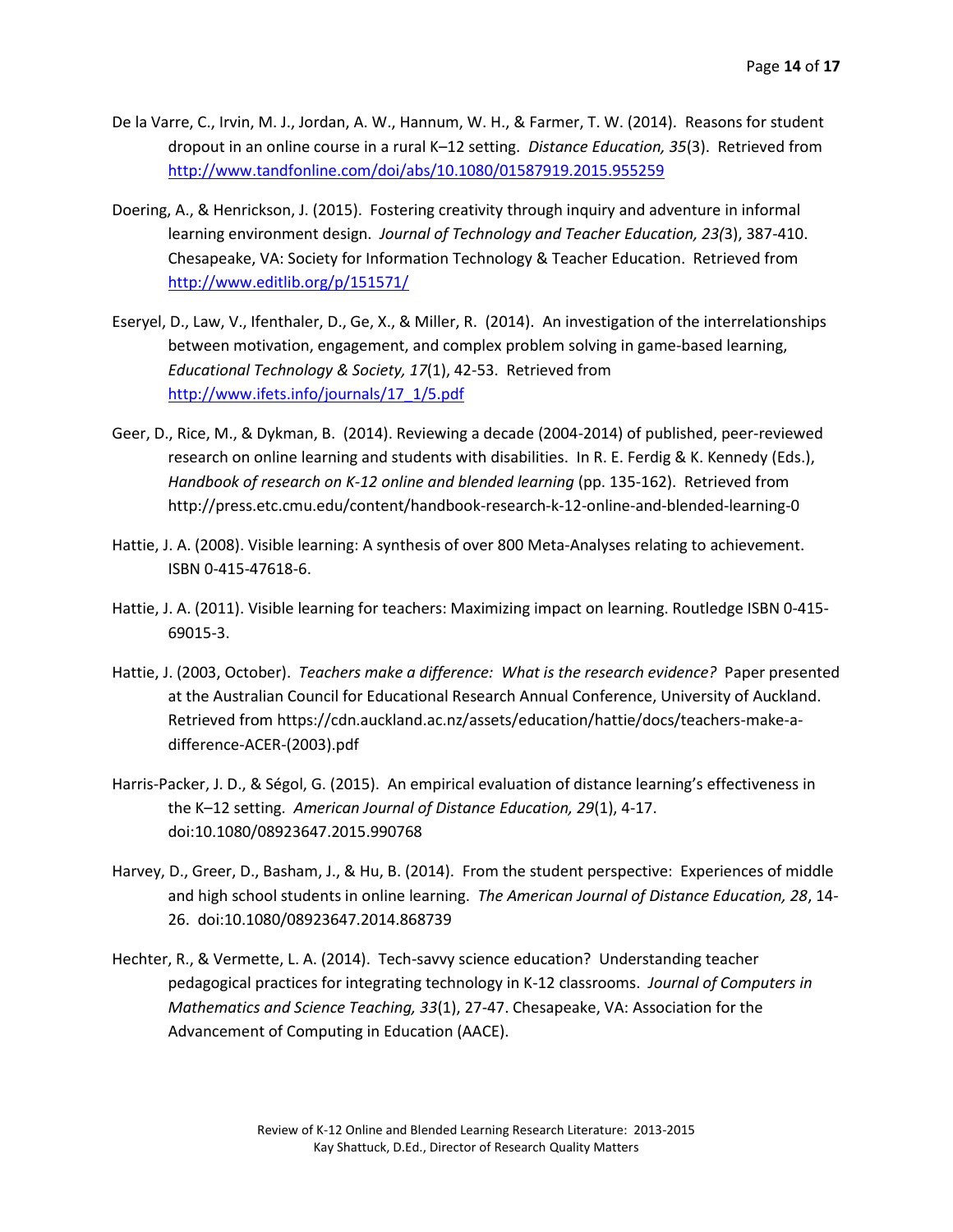- Hensberry, K., Moore, E. & Perkins, K. (2015). Effective Student Learning of Fractions with an Interactive Simulation. *Journal of Computers in Mathematics and Science Teaching, 34*(3), 273-298. Chesapeake, VA: Association for the Advancement of Computing in Education (AACE).
- Golden, S. (2014). Impact of communication modes on discussion in K--12 online education. (Doctoral dissertation, Kent State University). Retrieved from https://etd.ohiolink.edu/!etd.send\_file?accession=kent1405679223&disposition=inline
- Jackson, L.C., Jackson, A. C., & Chambers, D. (2013). Establishing an online community of inquiry at the Distance Education Centre, Victoria. *Distance Education, 34*(3), 353-367. doi:410.1080/01587919.2013.835774
- Kellogg, S., & Edelmann, A. (2015). Massively Open Online Course for Educators (MOOC- Ed) network dataset. *British Journal of Educational Technology, 46*(5), 977-983. doi:10.1111/bjet.12312
- Kereluik, K. M. (2013). Scaffolding self-regulated learning online: A study in high school mathematics classrooms. ProQuest Dissertations and Theses database. (UMI No. 3604541)
- Kim, C-M, P., Cozart, S. W., & Hyewon, J. L. (2015). From motivation to engagement: The role of effort regulation of virtual high school students in mathematics courses. *Educational Technology & Society, 18*(4), 261-272. Retrieved from http://www.ifets.info/journals/18\_4/20.pdf
- Kong, S.C., Chan, T.-W., Griffin, P., et al. (2014). E-learning in school education in the coming 10 years for developing 21st century skills: critical research issues and policy implications. *Educational Technology & Society, 17(*1), 70-78.
- Kuo, F.-R., & Hwang, G.-J. (2014). A Five-Phase Learning Cycle Approach to Improving the Web-based Problem-Solving Performance of Students. *Educational Technology & Society, 17(*1), 169-184. Retrieved from http://www.ifets.info/journals/17\_1/15.pdf
- Kuo, Y-C., Belland, B. R., Schroder, K. E. E., & Walker, A. E. (2014). K-12 teachers' perceptions of and their satisfaction with interaction type in blended learning environments. *Distance Education, 35*(3). Retrieved from<http://dx.doi.org/10.1080/01587919.2015.955265>
- LaFrance, J. A., & Beck, D. (2014). Mapping the terrain: educational leadership field experiences in K-12 virtual schools. *Educational Administration Quarterly, 50*(1), 160-189. doi:10.1177/0013161X13484037
- Louwrens, N. & Hartnett, M. (2015). Student and teacher perceptions of online student engagement in an online middle school. *Journal of Open, Flexible, and Distance Learning, 19*(1), 27-44. Distance Education Association of New Zealand.
- Nordstrom, L. (2015). *The impact of written text and narration on learning in an online middle school math lesson.* Retrieved from ProQuest Dissertations and Theses database. (UMI No. 3714750)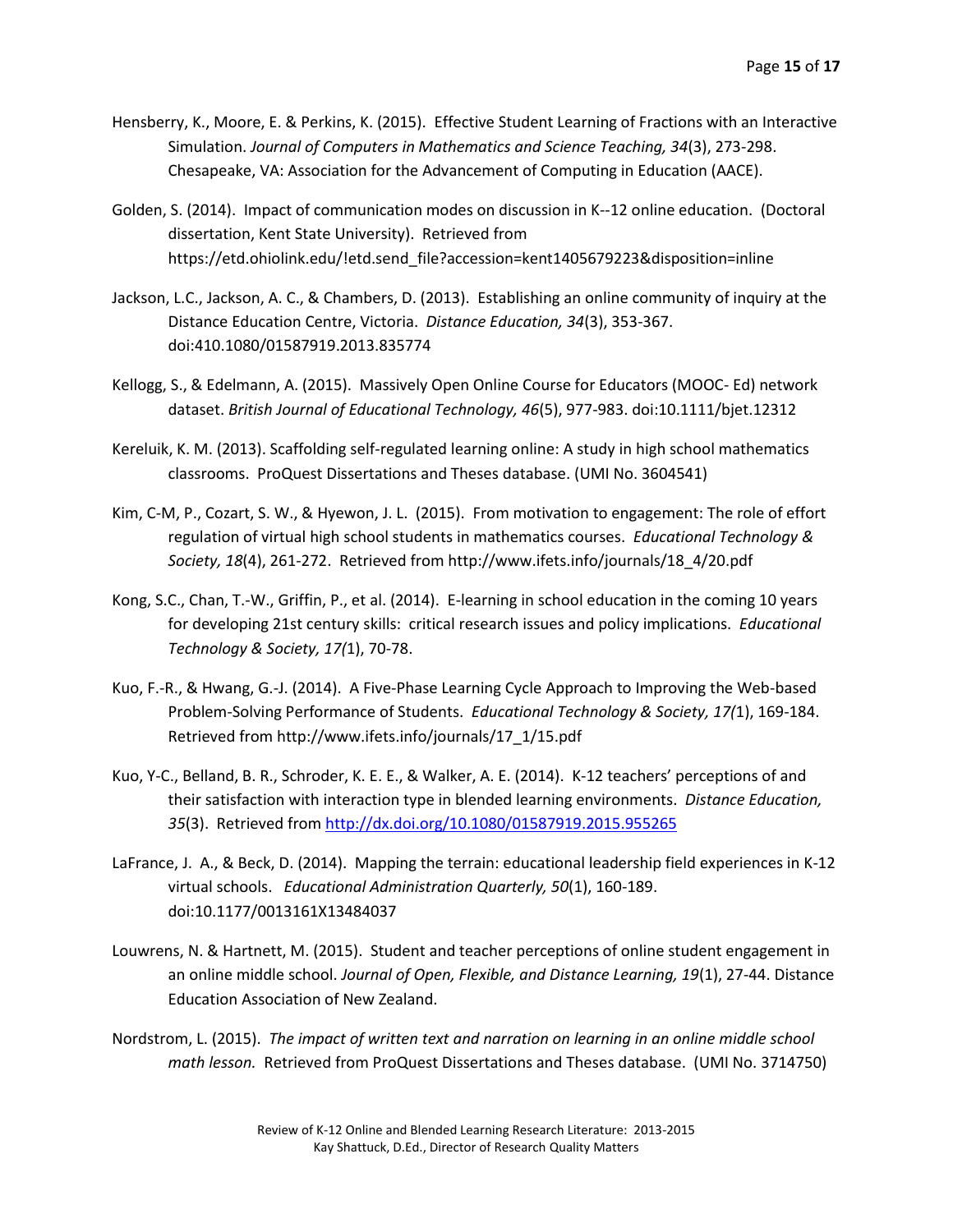- Oberg, A. M. (2015). *Active learning manifested within a synchronous online classroom* (Doctoral dissertation). Retrieved from ProQuest Dissertations and Theses database. (UMI No. 3725687)
- Pannell, L. M. (2013). First steps to college and career success: Predictors of recent high school graduate readiness for online learning. (Doctoral dissertation). Retrieved from http://aquila.usm.edu/cgi/viewcontent.cgi?article=1031&context=dissertations
- Rector-Aranda, A., & Raider-Roth, M. (2015). 'I finally felt like I had power': student agency and voice in an online and classroom-based role-play simulation. *Research in Learning Technology,* 23. doi:http://dx.doi.org/10.3402/rlt.v23.25569 Retrieved from http://www.researchinlearningtechnology.net/index.php/rlt/article/view/25569
- Repetto, J. B., & Spitler, C. J. (2014). Research on at-risk learners in K-12 online learning. In R. E. Ferdig & K. Kennedy (Eds.), *Handbook of research on K-12 online and blended learning* (pp. 107-134). Retrieved from http://press.etc.cmu.edu/content/handbook-research-k-12-online-and-blendedlearning-0
- Rozitis, C. P. (2014). *Instructional design competencies for online high school designers-by-assignment: A Delphi study.* Retrieved from ProQuest Dissertations and Theses database. (UMI No. 3645854)
- Shattuck, K., Zimmerman, W. A., & Adair, D. (2014). Continuous improvement of the QM Rubric and review processes: Scholarship of integration and application. *Internet Learning, 3*(1). Retrieved from [http://www.ipsonet.org/publications/open-access/internet-learning/volume-3-number-1](http://www.ipsonet.org/publications/open-access/internet-learning/volume-3-number-1-spring-2014) [spring-2014\)](http://www.ipsonet.org/publications/open-access/internet-learning/volume-3-number-1-spring-2014)
- Sailors, K. M. (2014). *Advance organizers in an online social studies unit to promote self-regulation in middle school students.* ProQuest, UMI Dissertations. Retrieved from http://search.proquest.com/docview/1618233273
- Smistad, K. E. (2013). *Student feedback in elementary online learning: A phenomenological study using person-centered instruction.* ProQuest Dissertations and Theses database. (UMI No. 3559881)
- Smith, S. J., & Harvey, E. E. (2014). K-12 online lesson alignment to the principles of Universal Design for Learning: the Khan Academy. *Open Learning, 29*(3), 222-242. <http://dx.doi.org/10.1080/02680513.2014.992402>
- Szabo, Z. (2105). Better together: teams and discourse in asynchronous online discussion forums. *Journal of Psychological and Educational Research, 23*(1), 73-88.
- Tseng, S.-C., Liang, J.-C., & Tsai, C.-C. (2014). Students' self-regulated learning, online information evaluative standards and online academic searching strategies. *Australasian Journal of Educational Technology, 30*(1), 106-121. Retrieved from doi: <http://dx.doi.org/10.14742/ajet.v30i1.242>